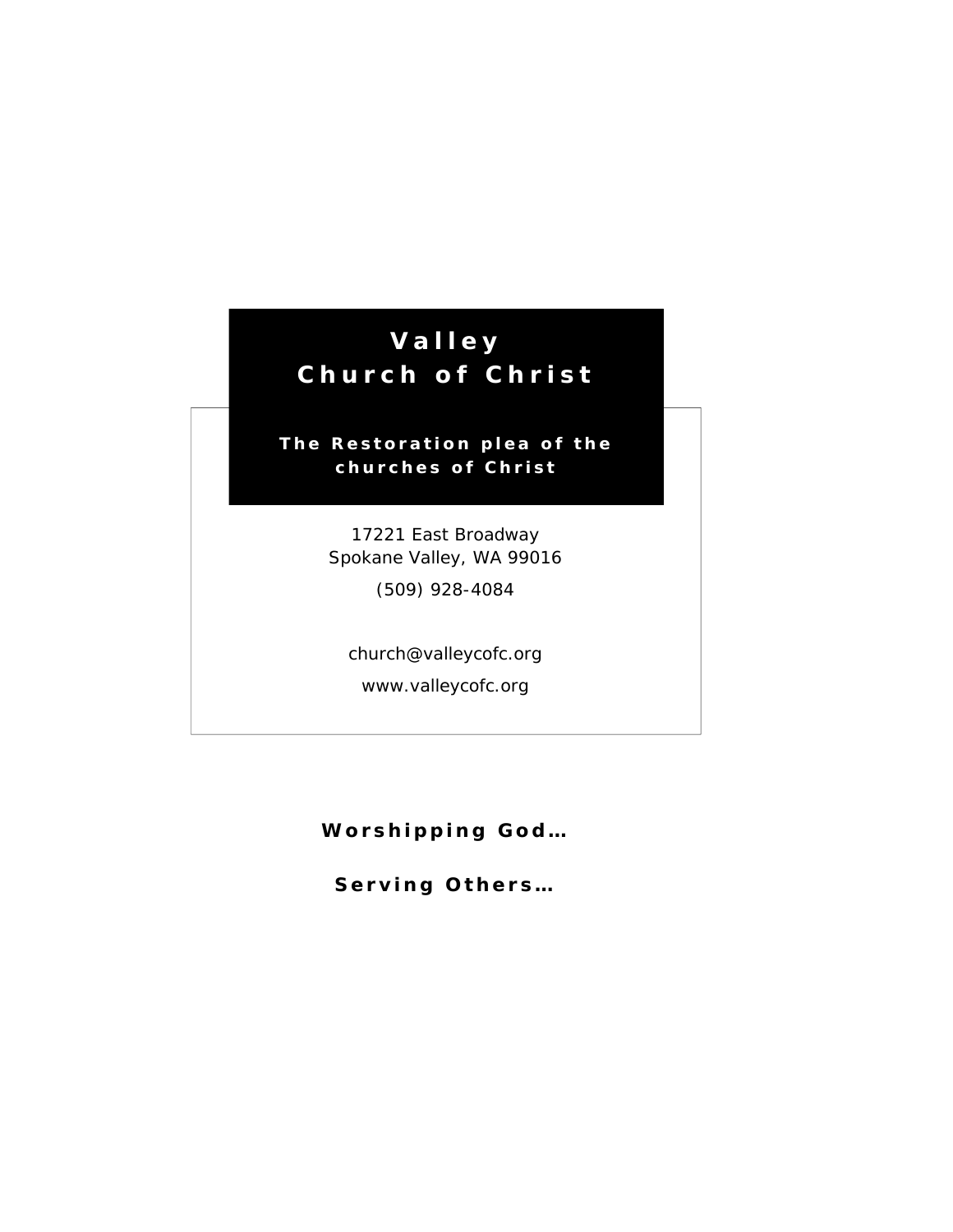One man's words, spoken 2000 years ago, sparked a revolution that today is the most powerful force on the planet:

*"Go therefore and make disciples of all nations, baptizing them in the name of the Father and the Son and the Holy Spirit…" (Matthew 28:19) …Jesus Christ, Savior & Son of God (New American Standard Bible)*

This simple declarative statement remains the most powerful words ever spoken by man. Within approximately 50 days of the great commission, Peter – an Apostle of Christ and one of the leaders of His disciples – preached what is believed to be the first major sermon of the one true church. (Acts 2:14-47)

Now here we are 20 centuries from the time Christ established His church and we find ourselves in a divided religious world where most people are confused about who, where and how they should worship. There are too many voices delivering too many different messages. This document is intended to help us all rediscover the message of Christ and help restore the Christian principles that led to the phenomenal growth of Christ's church throughout the world.

With so many different denominations or religious groups worldwide – each with its own views and doctrines – it is not easy to find the truth. Our Lord never intended it that way. His message is simple: *"One Lord, one faith, one baptism."* (Ephesians 4:5).

Even the great founders and spiritual leaders of current denominational institutions echoed this message. Consider the words of these famous ministers:

*"I ask that men make no reference to my name, and call themselves not Lutherans, but Christians. What is Luther? My doctrine, I am sure, is not mine, nor have I been crucified for any one. St. Paul, in I Cor. 3 would not allow Christians to call themselves Pauline or Petrine, but Christian. How then should I, poor, foul carcass that I am, come to have children of Christ a name derived from my worthless name? No, no my dear friends; let us abolish all party names, and call ourselves Christians after Him whose doctrine we have." (Hugh Thomas Kerr, A Compend of Luther's Theology).*

*"I look forward with pleasure to the day when there will not be a Baptist living! I hope the Baptist name will soon perish, but let Christ's name last forever" …Charles Spurgeon, a prominent Baptist preacher (Spurgeon Memorial Library Vol. I Page 168)*

*"Would to God that all party names, and unscriptural phrases and forms which have divided the Christian world, were forgot and that the very name (Methodist) might never be mentioned more, but be buried in eternal oblivion." (John Wesley, A Dictionary of Arts, Science, History, Biography, Law, Literature, Religions. Vol 9, page 540)*

We are called to be a part of the Church that carries on the life and ministry of Jesus Christ until he returns. Non-denominational Christianity requires that today's church strive to imitate the Lord's body as it appeared in the mind of God and as it appears in the New Testament.

Achieving that means holding on to certain premises practiced by first century Christians, as well as the fellowship of churches of Christ TODAY. In the interest of brevity, we will discuss two of those premises.

First, we believe that the church was established 2,000 years ago on the day of Pentecost (Acts 2). The church is perfect in its plan and in its design. And it was intended to be the model for all subsequent ages, in all matters of faith and practice. Now we do not have to model the customs of the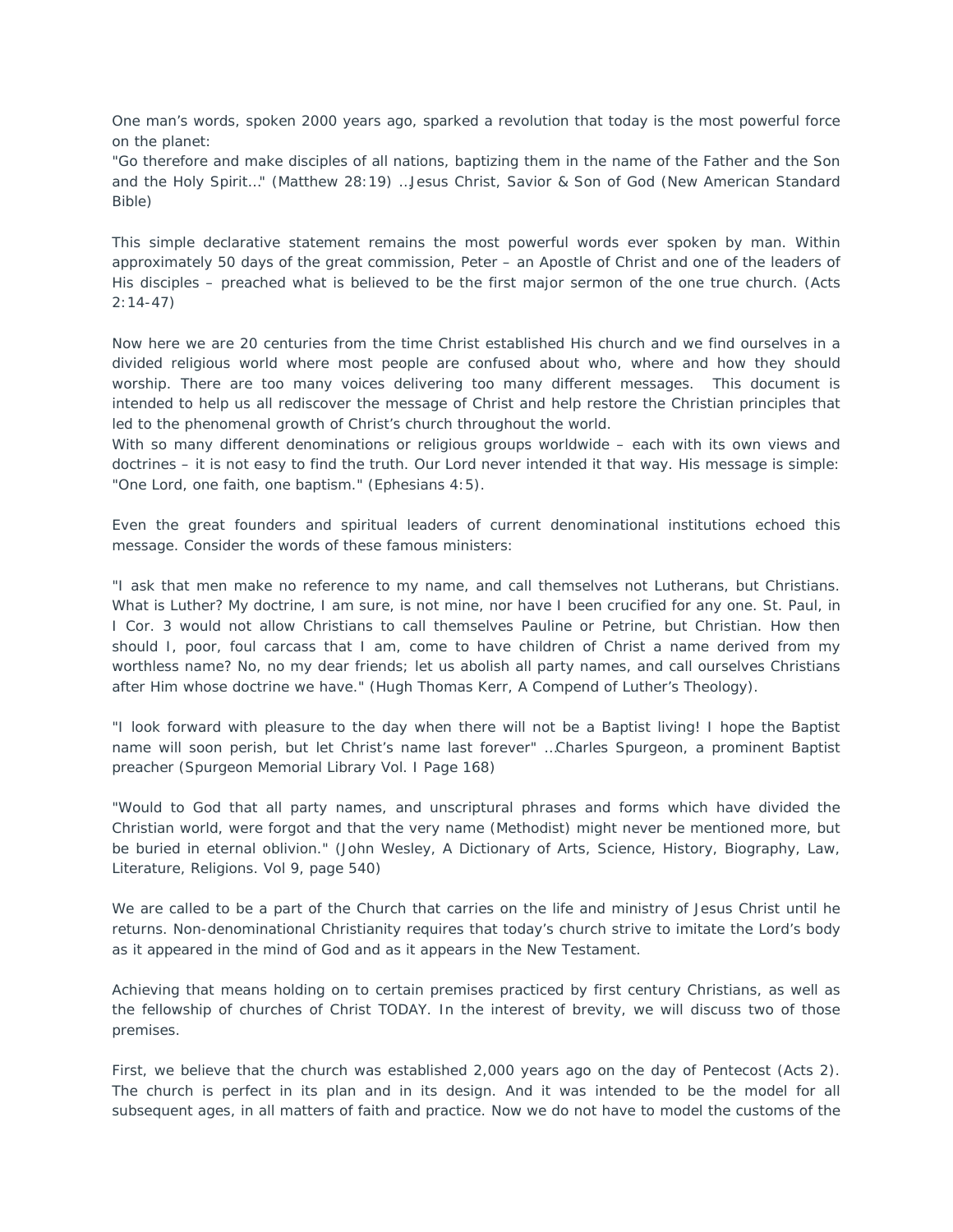day or social traditions of the first century. But it is a model of faith and practice. Second, the New Testament Scriptures, as they reveal the church, are a pattern or a blueprint for us to follow.

As discussed earlier, since the first century there have been many departures from the New Testament pattern of the church. Therefore, there is a continual need for the restoration of the church. The major reason for a continual restoration is that mankind has a history of departing from God. Consider Jeremiah 6:16.

*"This is what the LORD says: "Stand at the crossroads and look; ask for the ancient paths, ask where the good way is, and walk in it, and you will find rest for your souls. But you said, 'We will not walk in it.'"*

As one reads the history of Old Testament Israel, you will see time and time again that they would walk with God for a while then they would drift away.

Another illustration of this would be during the time of King Josiah. He became the King of Israel when he was just a boy, only 8 years old. When he was a young man he began to make real progress in driving idolatry from the land. When he was 26 he had the people clean out the temple of God in Jerusalem. And while they were cleaning out the temple they found the Law of Moses. And he had the people assemble and the law of God was read. And they wept and restored some things that had been neglected for a very long time. Note II Kings 22:8-13; II Kings 23:1-3.

The same cycle existed during Jesus' earthly ministry. In John 17:20,21 Jesus expressed a strong emphasis on unity and not being divided.

*20 "My prayer is not for them alone. I pray also for those who will believe in me through their message, 21 that all of them may be one, Father, just as you are in me and I am in you. May they also be in us so that the world may believe that you have sent me.*

But it has been difficult for followers of Jesus to respect that prayer. Even among the 12 apostles of Jesus there was disharmony at times, look at Mark 9:33-35.

*33 They came to Capernaum. When he was in the house, he asked them, "What were you arguing about on the road?" 34 But they kept quiet because on the way they had argued about who was the greatest. 35 Sitting down, Jesus called the Twelve and said, "If anyone wants to be first, he must be the very last, and the servant of all."*

And then in I Corinthians 1:10-12 we read that early churches struggled with keeping unity with one another.

*10 I appeal to you, brothers, in the name of our Lord Jesus Christ, that all of you agree with one another so that there may be no divisions among you and that you may be perfectly united in mind and thought. 11 My brothers, some from Chloe's household have informed me that there are quarrels among you. 12 What I mean is this: One of you says, "I follow Paul"; another, "I follow Apollos"; another, "I follow Cephas "; still another, "I follow Christ."*

These are just a few examples of the human tendency to let things slip away, and our loyalty to God's truth decline. Only one church existed in the first century of Christianity. That one church was the one that Jesus said that he built in Matthew 16:18. It is the same one that the apostle Paul described as the body of Christ in Ephesians 1:22,23. Therefore, the church in the New Testament was not Catholic or Protestant. It was simply the church that belonged to Christ.

There is a story told of an elderly couple who had some bronze baby shoes built into bookends. An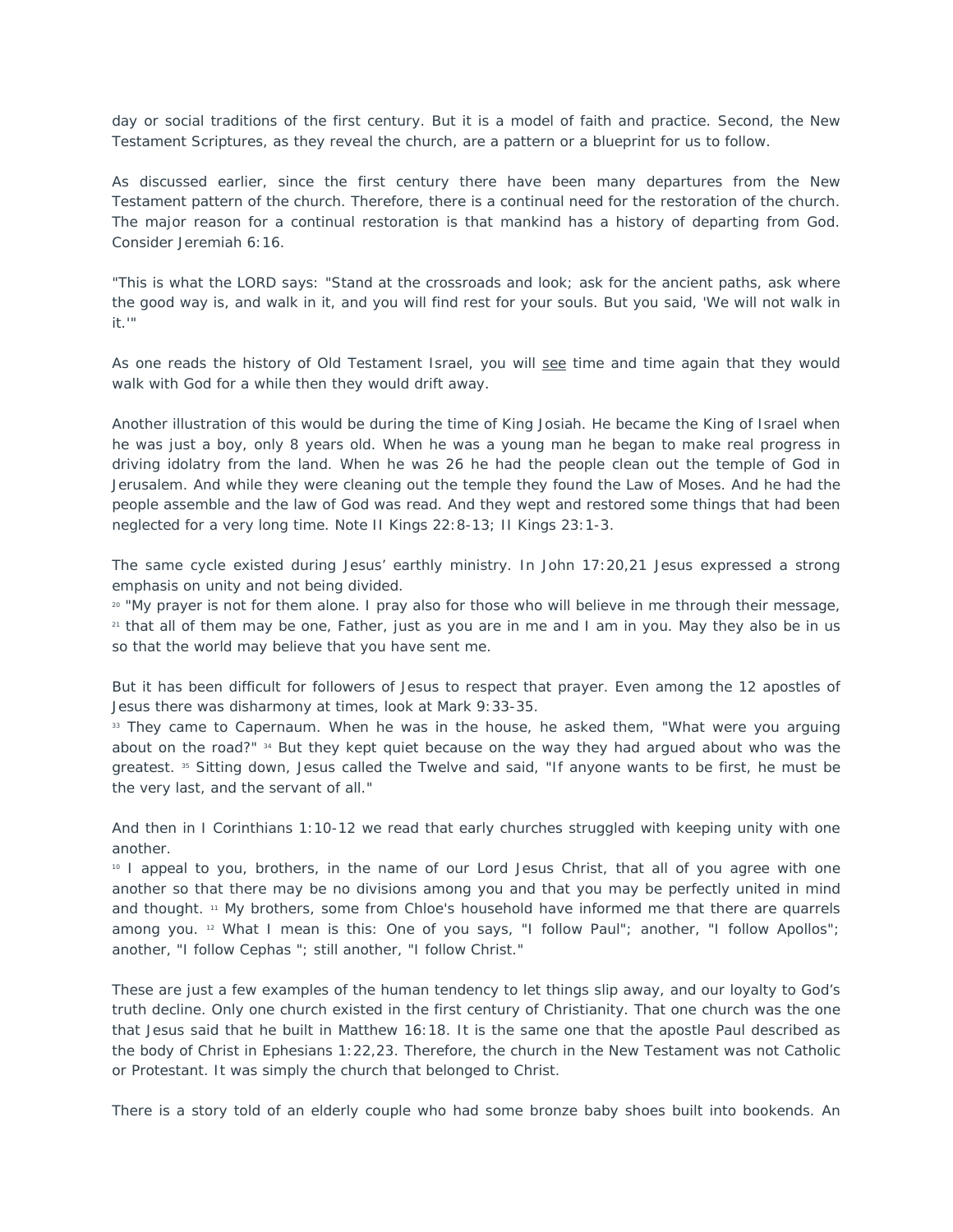antique collector heard about the bookends and wanted to buy them. And he offered them \$100 dollars and the elderly couple smiled. And they said, "no they are not for sale". And the collector pushed it and said, "\$500 dollars". And then, "\$1000 dollars" all the way to "\$10,000 dollars". And finally he said, "I would be interested why in your old age and at a time when you could really use the money, why you are not willing to sell those shoes?" And the couple said back to him. "You do not understand – those shoes belonged to our child who died when he was just a baby. So they are not for sale at any price." Ownership makes a difference and the New Testament says that the church belongs to Christ.

However, it was prophesied that there would be a falling away – caused by people wanting to serve themselves rather than Christ. Acts 20:28-30

*28 Keep watch over yourselves and all the flock of which the Holy Spirit has made you overseers. Be shepherds of the church of God, which he bought with his own blood. 29 I know that after I leave, savage wolves will come in among you and will not spare the flock. 30 Even from your own number men will arise and distort the truth in order to draw away disciples after them.*

& II Timothy 4:1-4.

*4:1 In the presence of God and of Christ Jesus, who will judge the living and the dead, and in view of his appearing and his kingdom, I give you this charge: 2 Preach the Word; be prepared in season and out of season; correct, rebuke and encourage--with great patience and careful instruction. 3 For the time will come when men will not put up with sound doctrine. Instead, to suit their own desires, they will gather around them a great number of teachers to say what their itching ears want to hear. 4 They will turn their ears away from the truth and turn aside to myths.*

Let's consider some of the departures from the New Testament pattern, since the first century, that can be discovered in church history.

One was the gradual development of a system of rulers into a hierarchy, patterned after the political organization of the Roman Empire. The New Testament teaches that there is to be a plurality of Bishops (elders – shepherds) over one congregation. Read Philippians 1:1; Acts 20:17. And you will see there was not one Bishop over one church. This change in the polity of the church gradually developed into the papacy.

Another was the formulation and enforcing of uninspired church decrees. For example, praying to saints, infant baptism, praying to Mary, instrumental music, and the compulsory celibacy for church leaders, the doctrine of the infallibility of the Pope, and the doctrine of purgatory. This is not an exhaustive list but just some of the departures.

In the first century after the resurrection of Jesus the early church conquered the heathen world. But after that the heathen world conquered to an extent the church by allowing human traditions to creep in.

However, back in 1500's, there were some men who began calling for reform, like Martin Luther and John Calvin. And these men helped to correct many of the abuses and departures from the New Testament pattern.

These men did reform the church but did not restore the church to its original pattern. And the Protestant reformation developed its own set of problems and divisions. Practically every group has invented some organizational structure which suits the purposes of men, but which largely ignores the simple serving organization of the New Testament church. As is so often the case with civil government, high offices in religion tend to be self serving, wasteful and abusive. For example, local members lose control of funds and property. Even doctrinal positions may be forced upon churches, without regard to what members find in the Scriptures. A current example of this is that some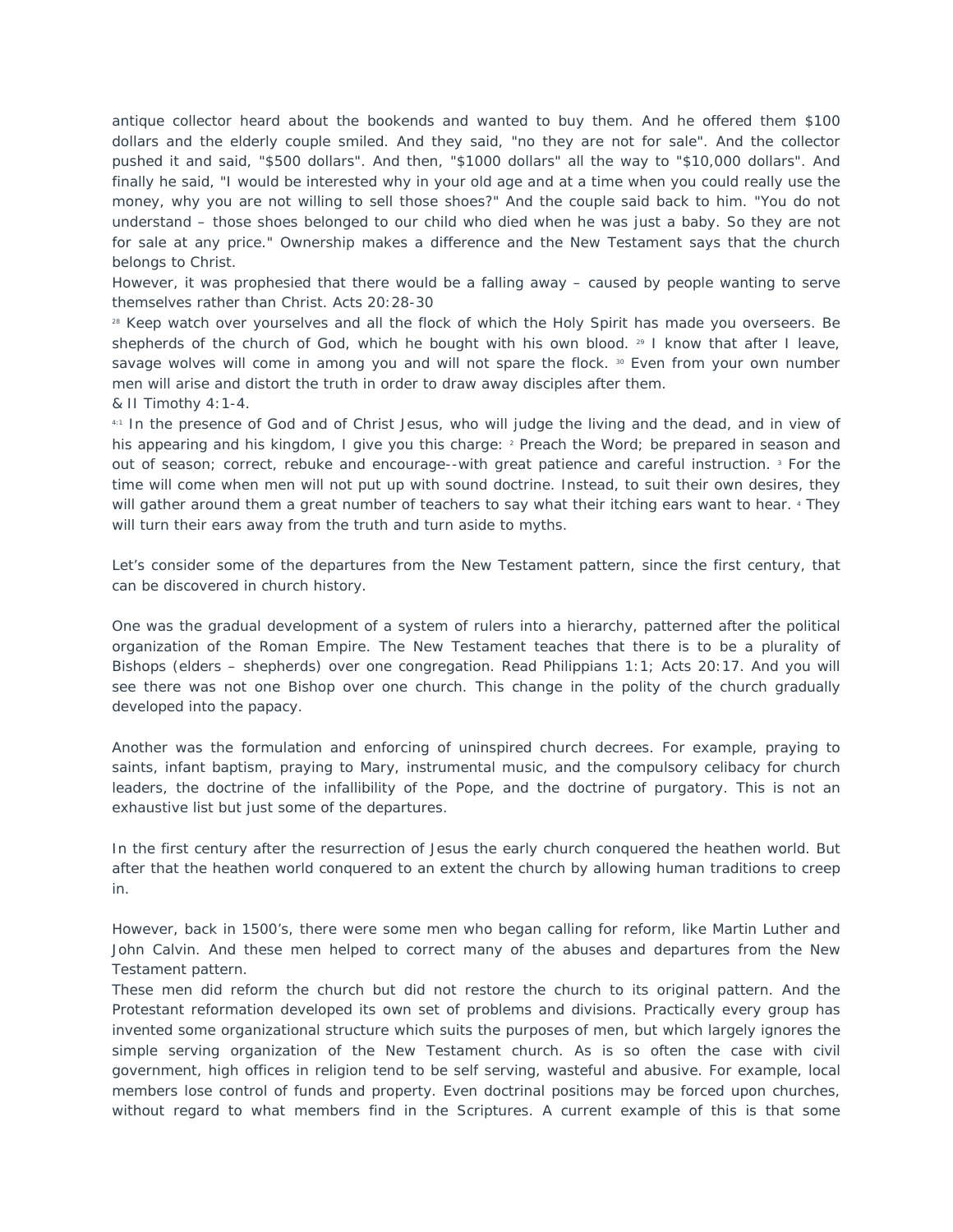denominational leaders are trying to force the acceptance of gay and lesbian members & ministers.

As a result - today there are several hundred different protestant churches. Divisions have not resulted from God's word, but from man's misapplication of it. We believe the only way to achieve unity is by a return to the Bible. Hence, back in the 1700-1800's people in several different places in the world began what some church historians have called the restoration movement. The attempt of these leaders was not to establish another denomination but to simply be Christians nothing more and nothing less.

These people are not as well known but still made their marks of revival during their ministries. In North Carolina and Virginia there was a man by the name of James O' Kelly. Up in New England, two men stand out - Abner Jones and Elias Smith. In Ohio there was Walter Scott, in Kentucky a man by the name of Barton W. Stone, and then in Pennsylvania and West Virginia – Thomas and Alexander Campbell.

These men like others saw the vast changes from the original New Testament pattern. And their cry was to go back to the Bible as the final authority for worship and practice.

What do we need? We need to take God's inspired word and follow it and not the traditions of men. Because most religious differences are due to the acceptance of practices not found in the Bible.

We need to find out what the New Testament says about conversion and follow it. For example, infant baptism is not taught in the New Testament, but rather, before a person is baptized they must come to a personal need and faith in Jesus Christ, like Jesus stated in Mark 16:16. Even John Calvin the founder of the Presbyterian Church came to this biblical conclusion.

*"As Christ enjoins them to teach before baptizing, and desires that none but believers shall be admitted to baptism, it would appear that baptism is not properly administered unless when preceded by faith." (Harmony of the Evangelists, Vol. 3. Page 38)*.

And what it says about worship and follow it. Some churches worship today is based more upon the material splendor of the Old Testament temple. But when Jesus died - his cross took the place of the altar and the priesthood changed, and the ceremonies changed. And now the New Testament teaches that all Christians are priests and to individually offer up spiritual sacrifices to God. (I Peter 2:5,9; Romans 12:1; Revelation 1:6). Of course, we all have different roles and the bible defines what our roles should be, but every child of God has a priestly function to perform. In the words of the Scottish preacher John Caird (1820-1898), *"Live for Christ in common things and all your work will be priestly work."*

Ephesians 4:15,16 emphasizes that every member has his or her work to do, and by this harmonious working together the body of Christ will grow.

*15 Instead, speaking the truth in love, we will in all things grow up into him who is the Head, that is, Christ. 16 From him the whole body, joined and held together by every supporting ligament, grows and builds itself up in love, as each part does its work.*

To restore New Testament Christianity we must resist the trend of individualism and isolationism, and celebrate a sense of belonging to one another in Christ's body. First century believers were together frequently to praise God and edify one another. And we should restore how the church was governed and organized and stay with it. Churches of Christ do not have the trappings of modern day bureaucracy. There are no regional or national headquarters. Therefore, we do not submit to the Pope, or to the patriarch of Constantinople, or to the archbishop of Canterbury or to the Missouri synod. Each congregation is autonomous (self-ruled). However, congregations do cooperate in sending out